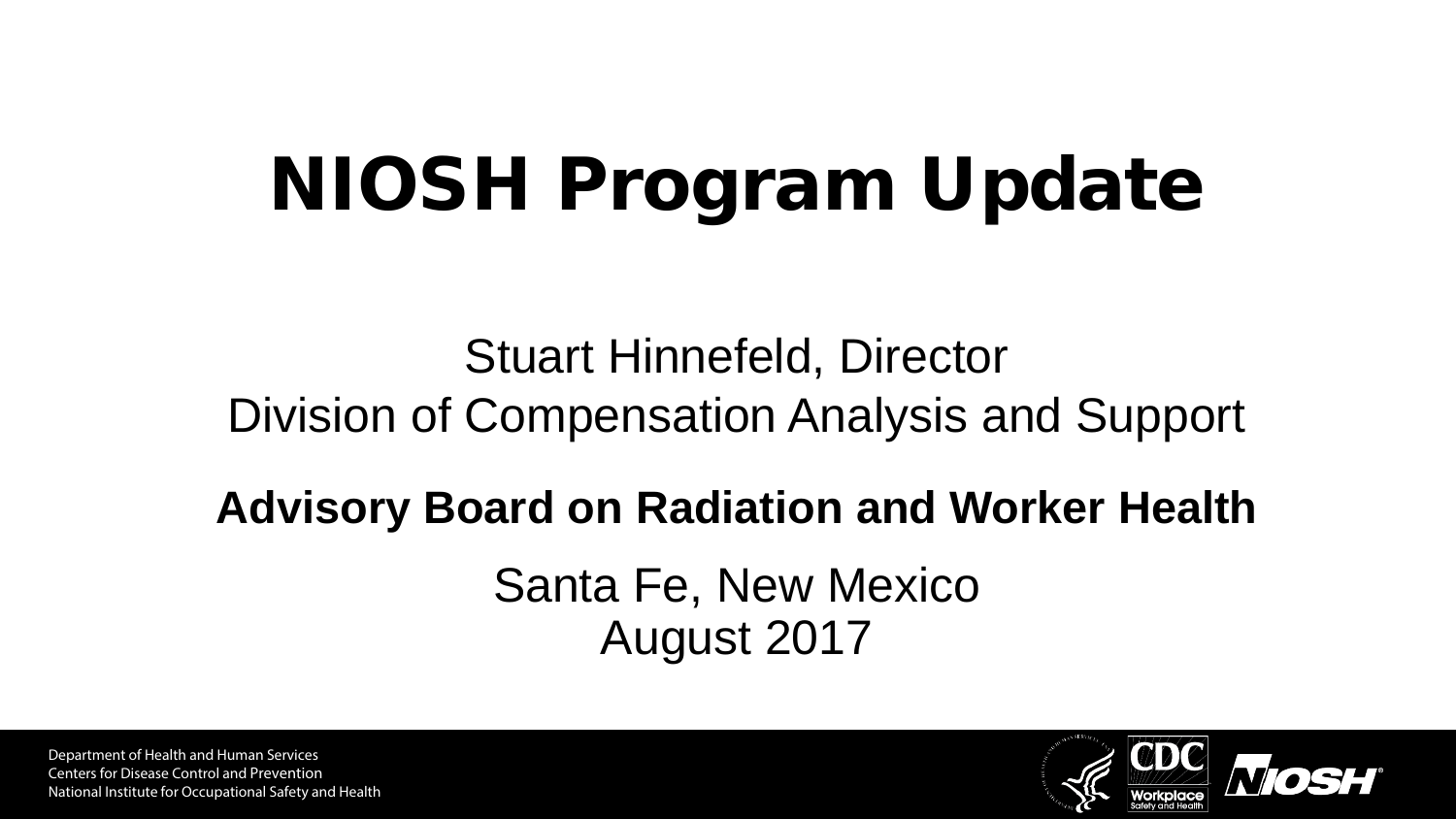#### **News items**

- **Budget**
- **New hires**

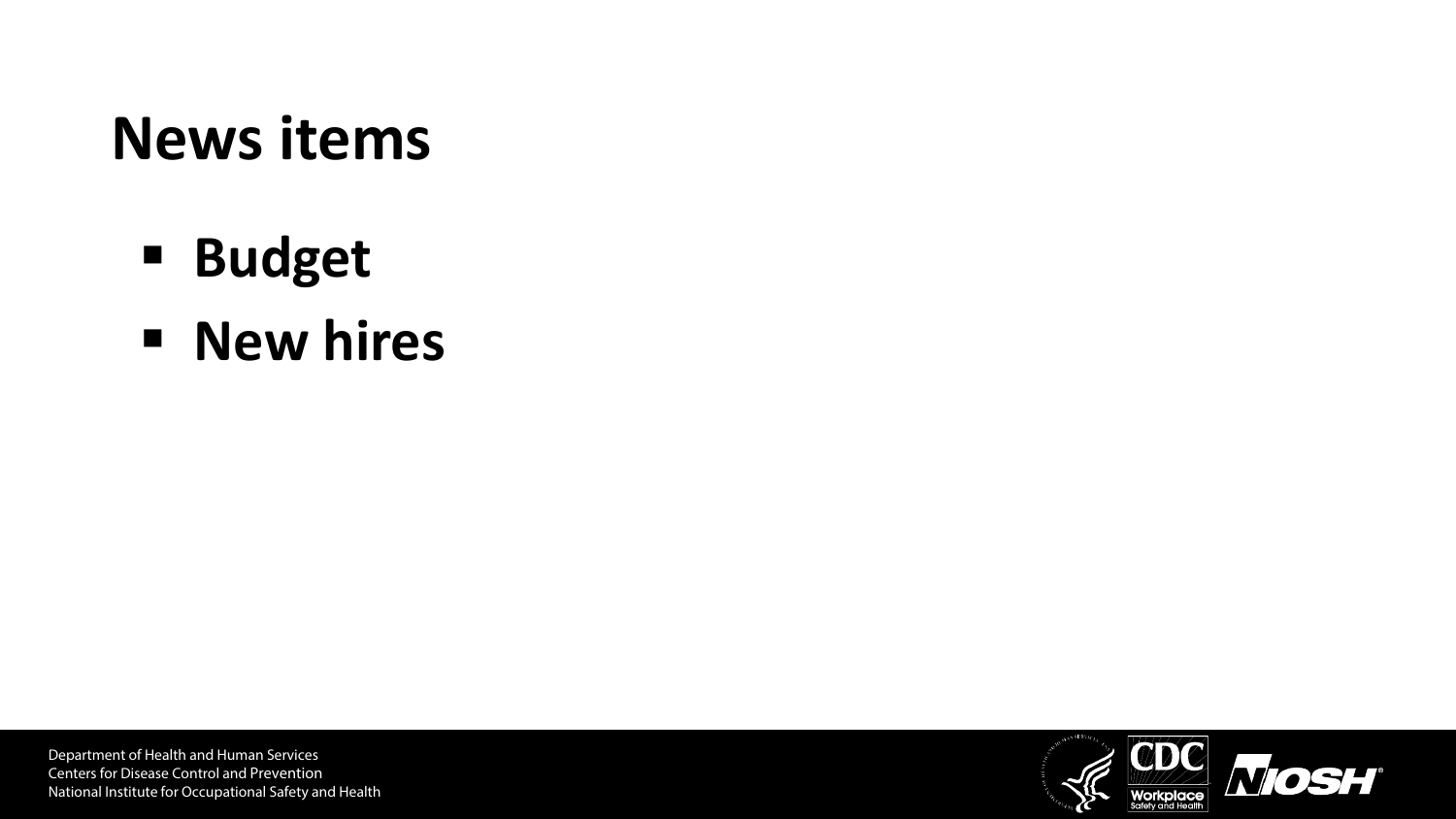#### **Outreach**

- **April** Outreach meeting sponsored by Department of Labor Ombudsman office in **Albany, Oregon**
- **April** Outreach meeting in **Richland, WA**, area in conjunction with a meeting of the Advisory Board on Toxic Substances and Worker Health
- **July**  DOL Ombudsman meeting in **Toledo, OH**
- **September** 1-day dose reconstruction (DR) and Special Exposure Cohort (SEC) workshop for **Pantex** (Organized by ATL).

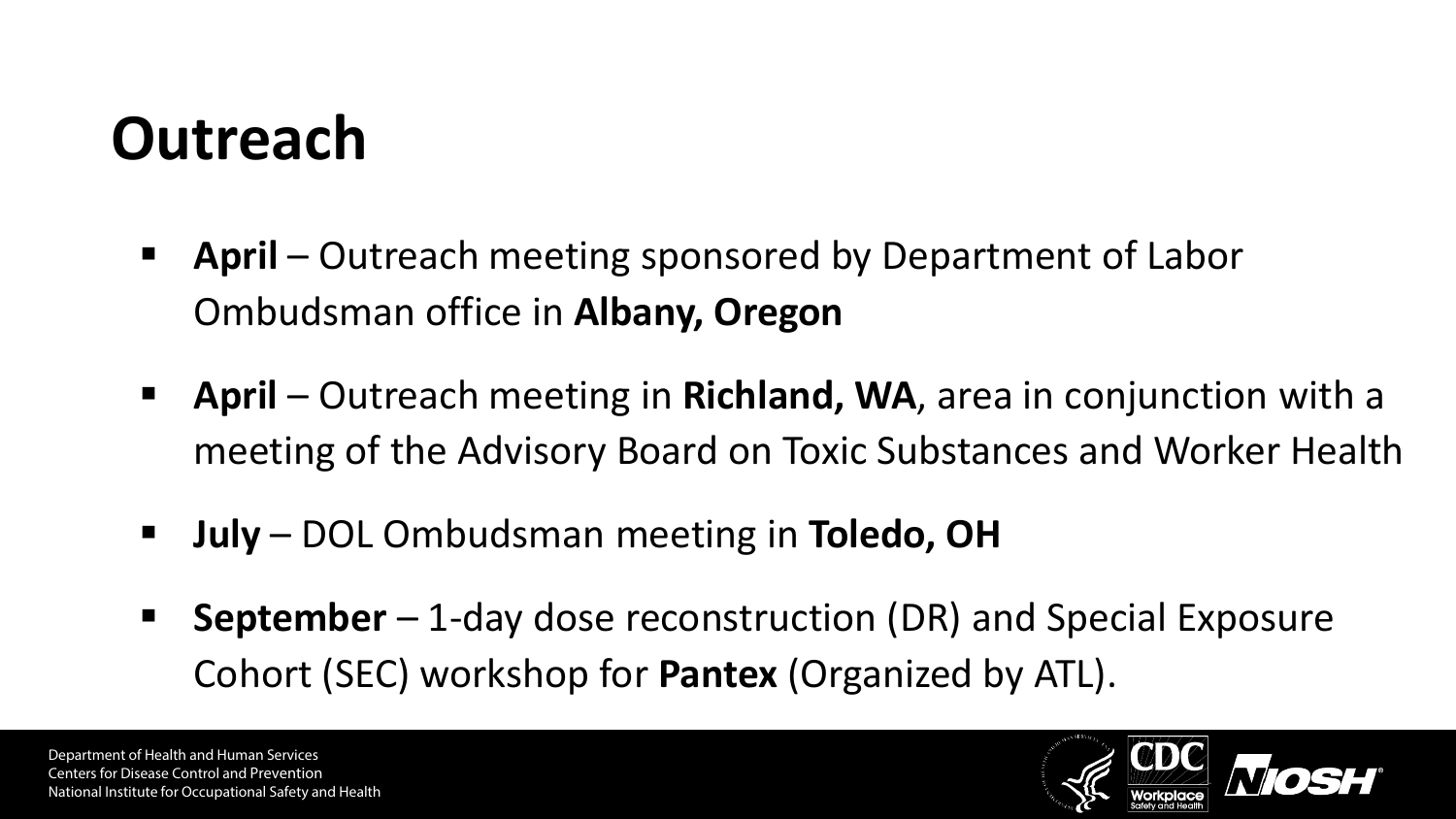#### **47,737 cases to NIOSH from the Department of Labor (DOL)**

**1,355 at NIOSH for DR** 

**793** administratively closed

**45,589** returned to DOL

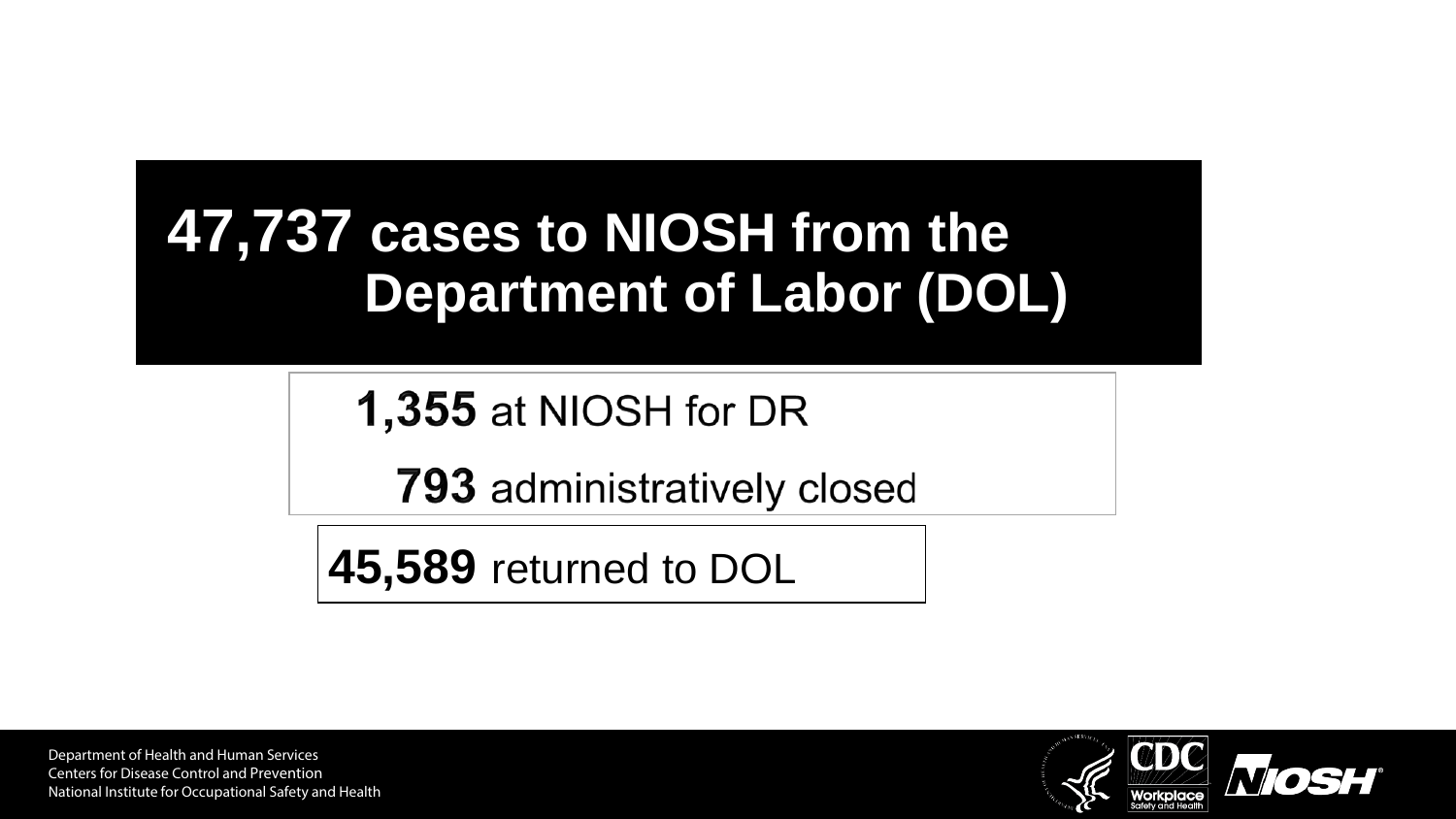#### **40,638 submitted with DR to DOL**

1,506 pulled from DR by DOL 3,445 pulled for SEC

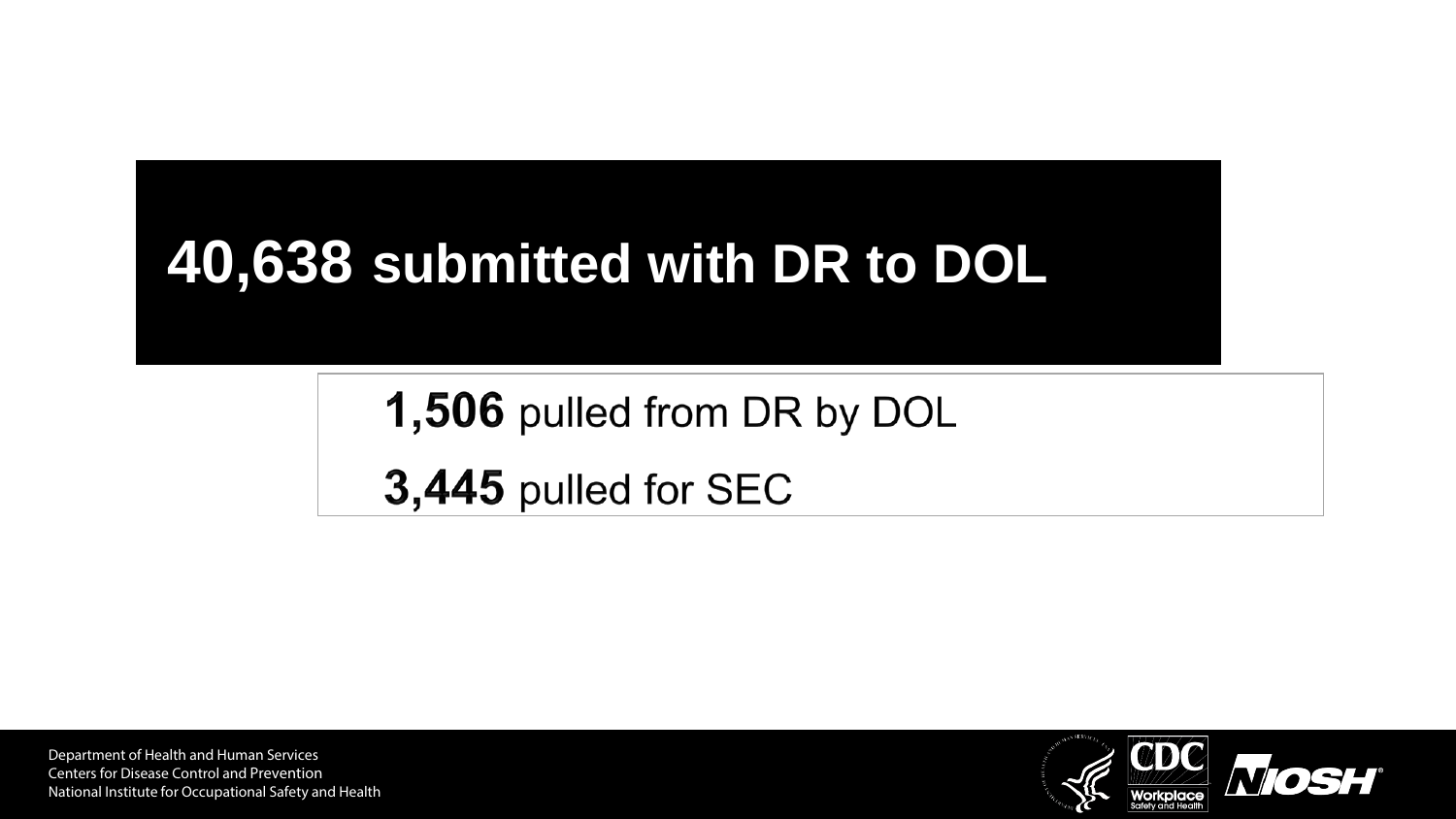#### **1,355 active cases at NIOSH for DR**

353 in DR process

**269** initial draft DR reports with claimants

**733** cases in DR development

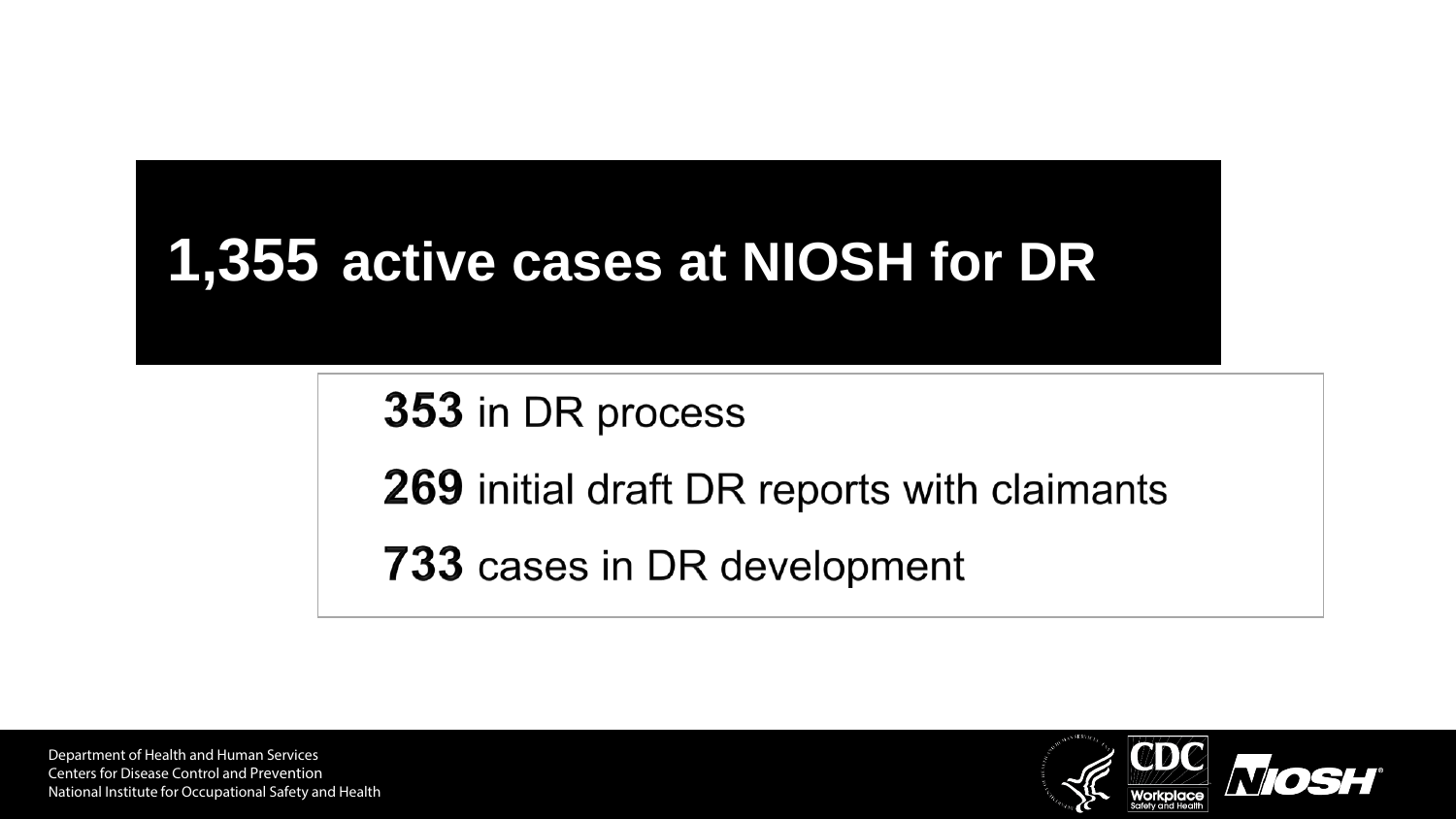#### **Probability of Causation (PC) Summary**

40,638 DRs sent back for final adjudication

**11,355** PC ≥ 50% **29,283** PC < 50%

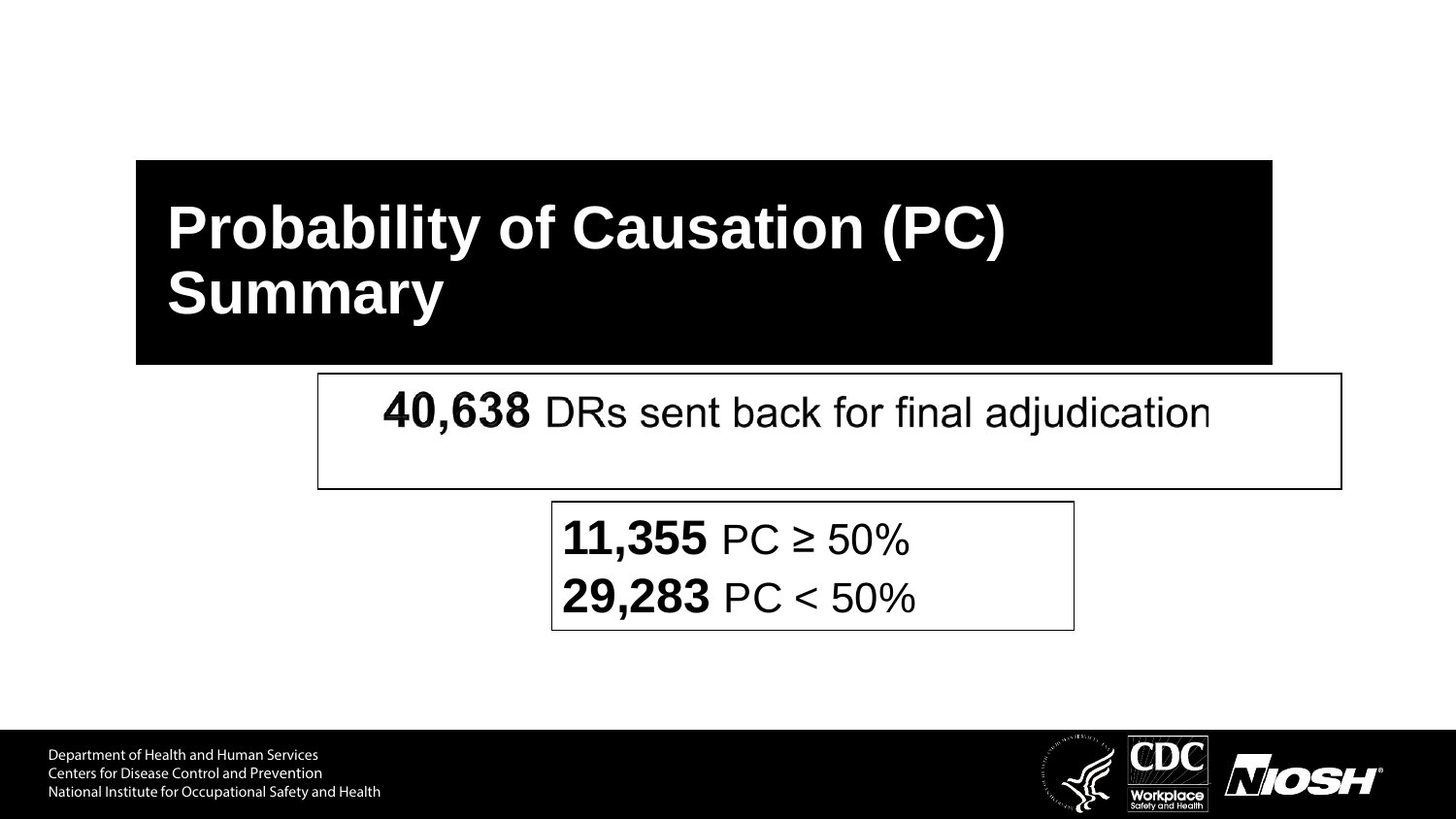#### **DOE records requests (August 15, 2017)**

**230** outstanding **6** more than 60 days